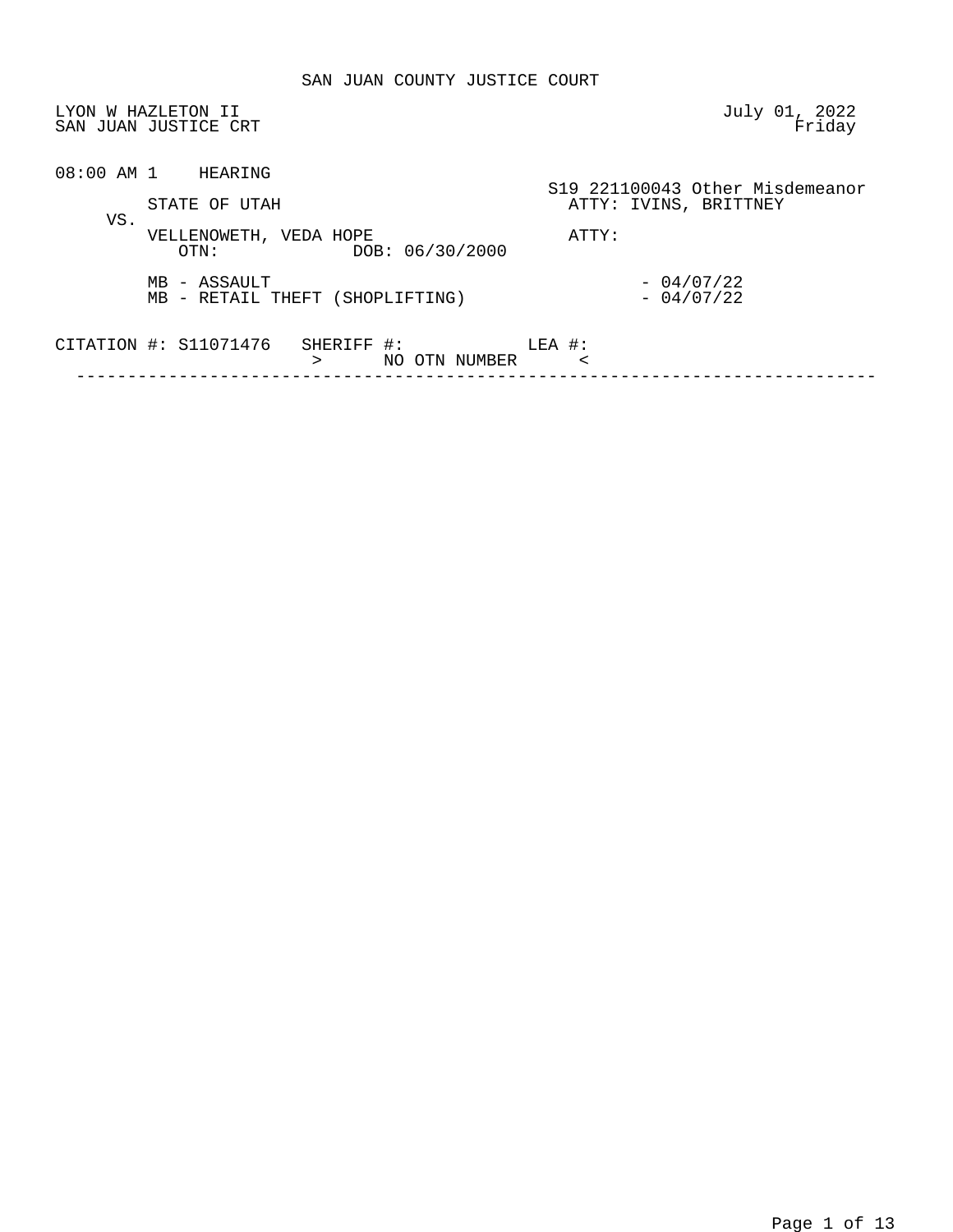| LYON W HAZLETON II<br>SAN JUAN JUSTICE CRT |                                                      | July 11, 2022<br>Monday                                  |
|--------------------------------------------|------------------------------------------------------|----------------------------------------------------------|
|                                            | 08:00 AM 1 PROMISE TO CONTACT<br>BLANDING CITY       | BLA 225101064 Misdemeanor DUI<br>ATTY: YELLOWHORSE, JOEL |
| VS.                                        | NIEVES, RONALD BILL<br>OTN: 49326739 DOB: 10/03/1980 | ATTY: SCHATZ, JASON                                      |
|                                            | MB - DUI OF ALCOHOL W/BAC AT OR OVER .05             | $-06/24/22$                                              |
|                                            | CITATION #: D13814926<br>SHERIFF #:                  | LEA #: B22060056                                         |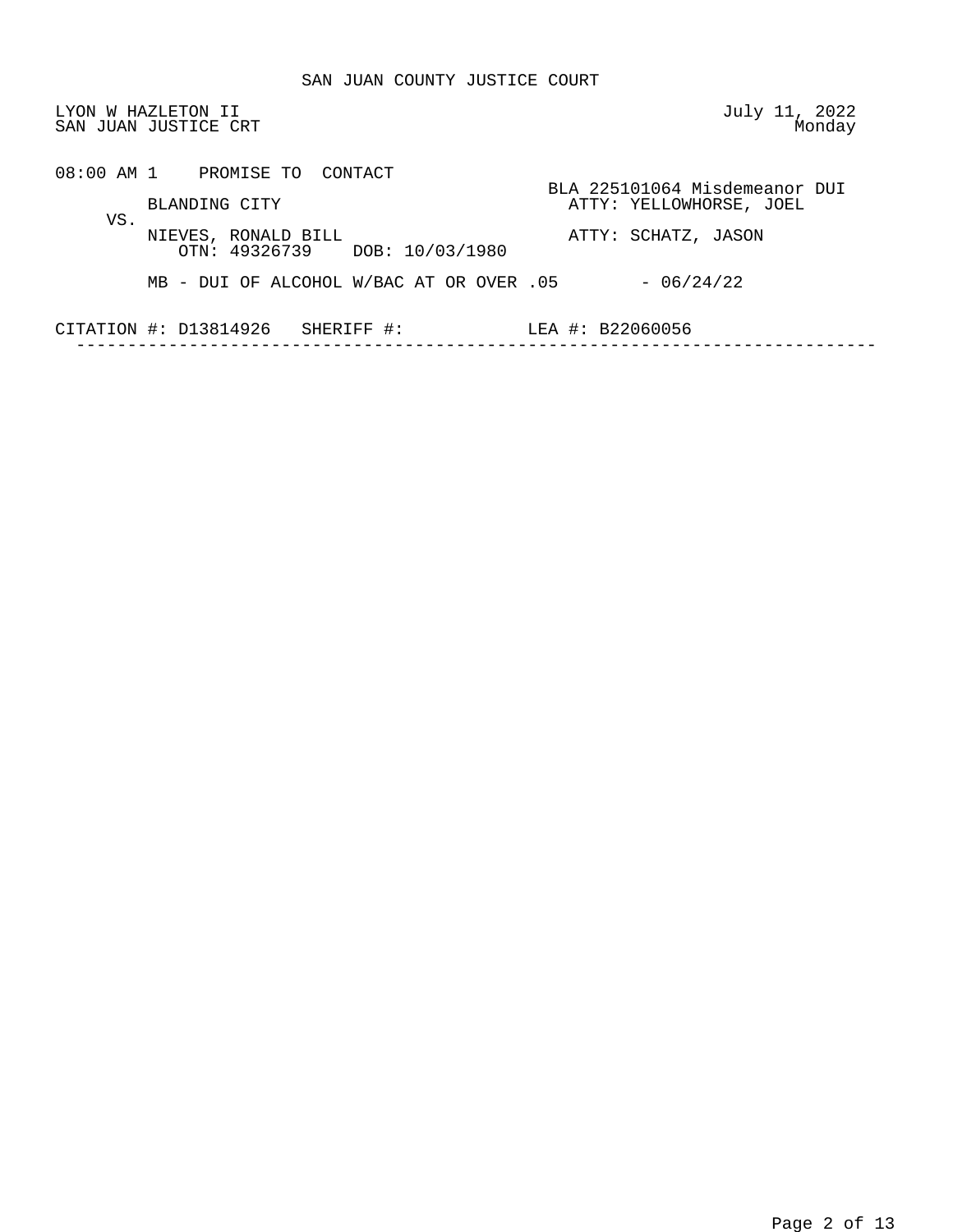SAN JUAN COUNTY JUSTICE COURT

|     | LYON W HAZLETON II<br>SAN JUAN JUSTICE CRT                                                                                                                                                                                                                                                                                                                                                 | July 14, 2022<br>Thursday                                                 |
|-----|--------------------------------------------------------------------------------------------------------------------------------------------------------------------------------------------------------------------------------------------------------------------------------------------------------------------------------------------------------------------------------------------|---------------------------------------------------------------------------|
| VS. | 10:00 AM 1 PRETRIAL CONFERENCE<br>STATE OF UTAH<br>BACA ESPARZA, CARLOS                                                                                                                                                                                                                                                                                                                    | MCD 225100357 Traffic Court Case<br>ATTY: GOBLE, ALEX<br>ATTY:            |
|     | DOB: 12/08/1964<br>OTN:<br>IN - AXLE LIMITATION VIOLATION                                                                                                                                                                                                                                                                                                                                  | $-03/07/22$                                                               |
|     | Use this link to join the hearing:<br>https://utcourts.webex.com/utcourts/j.php?MTID=mcf68063dd88adc22142d45b7c605a06e                                                                                                                                                                                                                                                                     |                                                                           |
|     | CITATION #: $C227000059$ SHERIFF #: LEA #:                                                                                                                                                                                                                                                                                                                                                 |                                                                           |
|     | 2 SENTENCING<br>STATE OF UTAH                                                                                                                                                                                                                                                                                                                                                              | U07 225100961 Misdemeanor DUI<br>ATTY: GOBLE, ALEX<br>IVINS, BRITTNEY     |
| VS. | BIA, ASHKIE ANDY<br>OTN: 49326572 DOB: 01/14/1978                                                                                                                                                                                                                                                                                                                                          | ATTY:                                                                     |
|     | MB - DRIVING UNDER THE INFLUENCE OF<br>ALCOHOL/DRUGS<br>MB - POSSESSION OF CONTROLLED SUBSTANCE<br>MARIJUANA/SPICE<br>$\begin{tabular}{lllllll} \bf MB & - \bf USE & \bf OR & \bf POSSESSION & \bf OF & \bf DRUG & \bf PARAPHERNALIA & -\bf 06/03/22 \\ \bf IN & - \bf TURN/STOP/CHANGE & \bf LANES & \bf W/O & \bf SIGNAL & -\bf 06/03/22 \\ \end{tabular}$<br>IN - WINDOW TINT VIOLATION | $-06/03/22$<br>$-06/03/22$<br>$-06/03/22$                                 |
|     | Use this link to join the hearing:<br>https://utcourts.webex.com/utcourts/j.php?MTID=mcf68063dd88adc22142d45b7c605a06e                                                                                                                                                                                                                                                                     |                                                                           |
|     | CITATION #: D141217323 SHERIFF #: LEA #: 132200309                                                                                                                                                                                                                                                                                                                                         |                                                                           |
|     | 3 PRETRIAL CONFERENCE<br>STATE OF UTAH                                                                                                                                                                                                                                                                                                                                                     | U07 221100056 Other Misdemeanor<br>ATTY: LAWS, KENDALL<br>IVINS, BRITTNEY |
| VS. | CLARK, MARY<br>DOB: 07/05/1961<br>OTN:                                                                                                                                                                                                                                                                                                                                                     | ATTY:                                                                     |
|     | MB - POSSESSION OF CONTROLLED SUBSTANCE<br>MARIJUANA/SPICE<br>MB - USE OR POSSESSION OF DRUG PARAPHERNALIA - 04/19/22                                                                                                                                                                                                                                                                      | $-04/19/22$                                                               |
|     |                                                                                                                                                                                                                                                                                                                                                                                            |                                                                           |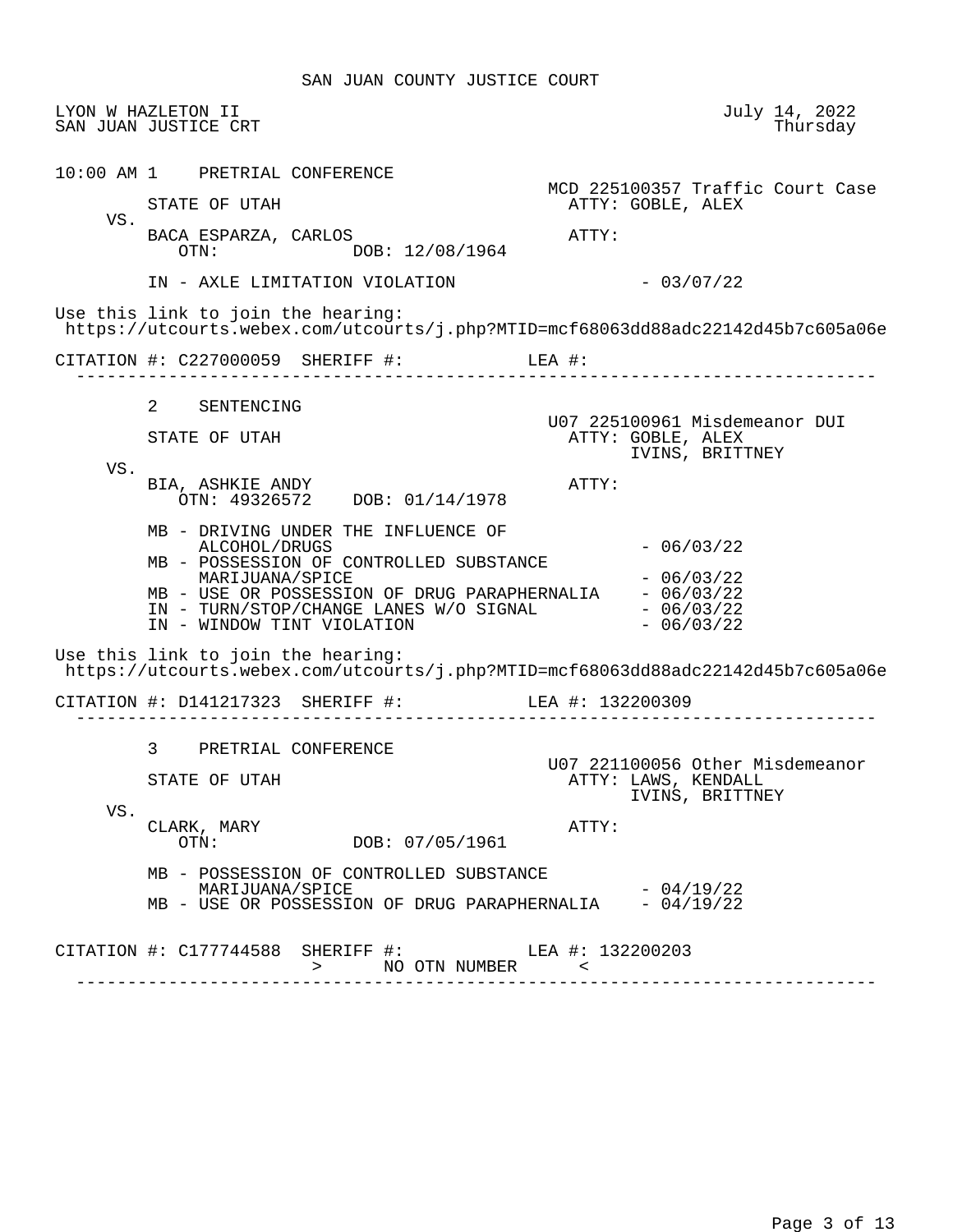SAN JUAN COUNTY JUSTICE COURT

 LYON W HAZLETON II July 14, 2022 SAN JUAN JUSTICE CRT 10:00 AM 4 PRETRIAL CONFERENCE U07 225100509 Traffic Court Case ATTY: GOBLE, ALEX VS. GRISH, DAVAAJARGAL ATTY: REYES, JENNIFER DOB: 03/17/1975 IN - IMPROPER U TURN - 03/30/22 Use this link to join the hearing: https://utcourts.webex.com/utcourts/j.php?MTID=mcf68063dd88adc22142d45b7c605a06e CITATION #: C176137255 SHERIFF #: LEA #: 132200161 ------------------------------------------------------------------------------ 5 PRETRIAL CONFERENCE U07 221100035 Other Misdemeanor ATTY: IVINS, BRITTNEY VS. HERNANDEZ GODINEZ, CARLOS **ATTY:**  OTN: 60574845 DOB: 09/30/1988 MB - POSSESSION OF CONTROLLED SUBSTANCE  $MARIJUANA/SPICE$  - 03/31/22 MB - USE OR POSSESSION OF DRUG PARAPHERNALIA - 03/31/22<br>IN - WINDOW TINT VIOLATION - 03/31/22 IN - WINDOW TINT VIOLATION Use this link to join the hearing: https://utcourts.webex.com/utcourts/j.php?MTID=me44d45039f1a3f8741098e5e1ce61f47 CITATION #: C177634110 SHERIFF #: LEA #: 132200163 ------------------------------------------------------------------------------ 6 2ND PRETRIAL CONFERENCE S19 221100061 Infraction ATTY: IVINS, BRITTNEY VS. HOWE, LITA DAWN  $OTN:$   $OTN:$   $DOB: 11/22/1962$ DOB: 11/22/1962 IN - DISORDERLY CONDUCT FIGHTING/VIOLENT, TUMULTUOUS BEHAVIOR - 05/03/22 Use this link to join the hearing: https://utcourts.webex.com/utcourts/j.php?MTID=me44d45039f1a3f8741098e5e1ce61f47 CITATION #: S11093887 SHERIFF #: LEA #: > NO OTN NUMBER <

------------------------------------------------------------------------------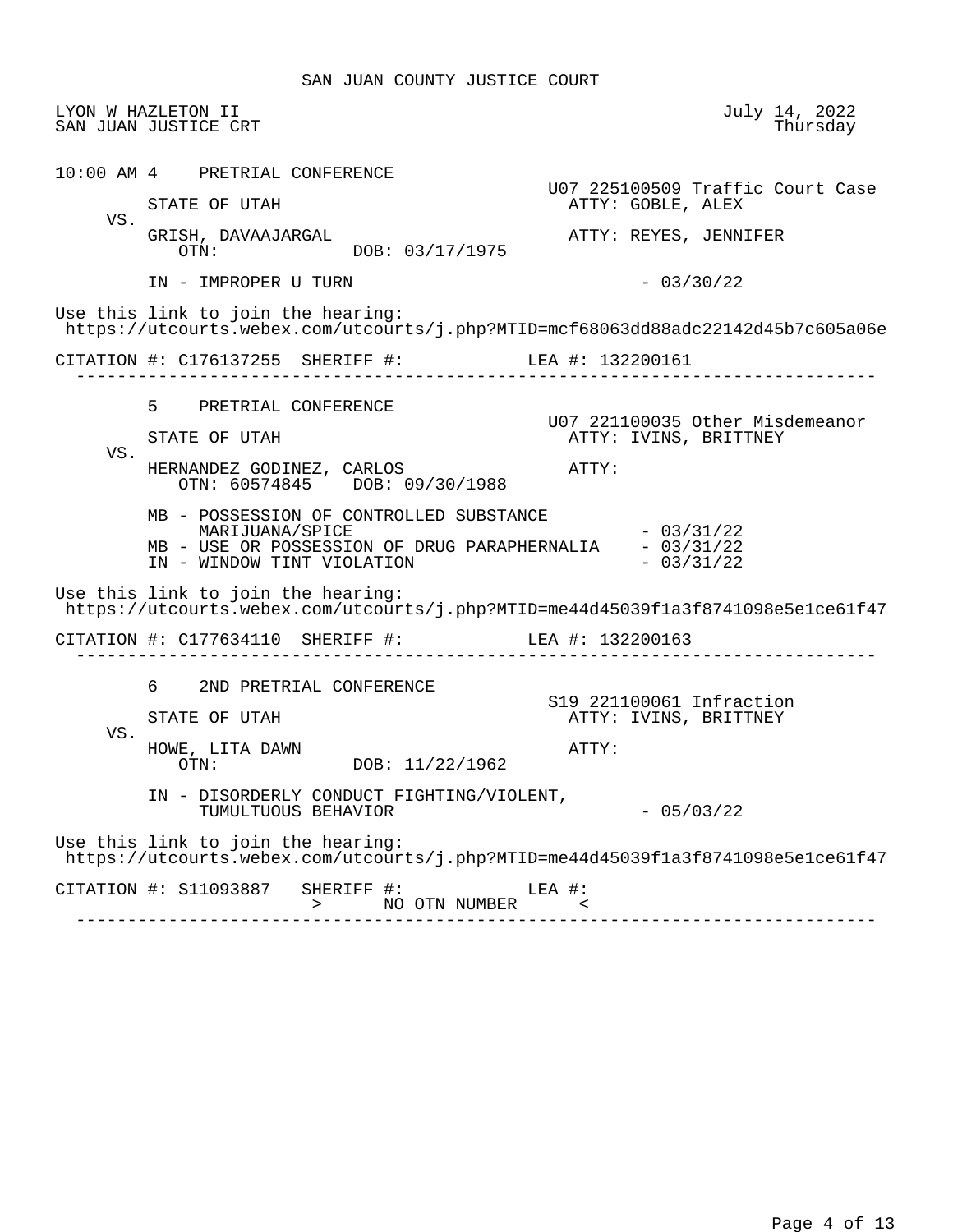|             | LYON W HAZLETON II<br>SAN JUAN JUSTICE CRT                                                                                                                                                    | July 14, 2022<br>Thursday                                |
|-------------|-----------------------------------------------------------------------------------------------------------------------------------------------------------------------------------------------|----------------------------------------------------------|
|             | 10:00 AM 7 PRETRIAL CONFERENCE                                                                                                                                                                | S19 221100034 Other Misdemeanor                          |
| VS.         | STATE OF UTAH                                                                                                                                                                                 | ATTY: IVINS, BRITTNEY                                    |
|             | HUMPHREYS, CHRIS DAMON<br>OTN: 60574712 DOB: 09/07/1967                                                                                                                                       | ATTY: STONE, EDWARD                                      |
|             | MB - POSSESSION OF CONTROLLED SUBSTANCE<br>MARIJUANA/SPICE<br>MB - USE OR POSSESSION OF DRUG PARAPHERNALIA - 03/23/22                                                                         | $-03/23/22$                                              |
|             | Use this link to join the hearing:<br>https://utcourts.webex.com/utcourts/j.php?MTID=mcf68063dd88adc22142d45b7c605a06e                                                                        |                                                          |
| CITATION #: | SHERIFF #: LEA #: 2203-0131                                                                                                                                                                   |                                                          |
|             |                                                                                                                                                                                               |                                                          |
|             | 8<br>SENTENCING<br>STATE OF UTAH                                                                                                                                                              | S19 211100087 Other Misdemeanor<br>ATTY:                 |
| VS.         | MILES, ANDREW WESTON<br>OTN: 60572377 DOB: 06/06/2001                                                                                                                                         | ATTY: HALLS, CRAIG                                       |
|             | MB - POSSESSION OF CONTROLLED SUBSTANCE<br>MARIJUANA/SPICE<br>MB - USE OR POSSESSION OF DRUG PARAPHERNALIA<br>IN - PURCHASE OR POSSESSION OF TOBACCO BY A<br>MINOR<br>$IN$ - SPEEDING - 86/65 | $-06/01/21$<br>$-06/01/21$<br>$-06/01/21$<br>$-06/01/21$ |
|             | Use this link to join the hearing:<br>https://utcourts.webex.com/utcourts/j.php?MTID=mcf68063dd88adc22142d45b7c605a06e                                                                        |                                                          |
|             | CITATION #: S11092659 SHERIFF #: LEA #: 2106-0006<br>_______________________________                                                                                                          |                                                          |
|             | $9 \quad \Box$<br>SUMMONS                                                                                                                                                                     | S19 221100081 Other Misdemeanor                          |
|             | STATE OF UTAH                                                                                                                                                                                 | ATTY: LAWS, KENDALL                                      |
| VS.         | NELSON, ELIJAH EDWARD<br>OTN: 49326648 DOB: 12/13/1975                                                                                                                                        | ATTY:                                                    |
|             | MB - POSSESSION OF CONTROLLED SUBSTANCE<br>MARIJUANA/SPICE<br>MB - USE OR POSSESSION OF DRUG PARAPHERNALIA<br>$IN - SPEEDING - 44/30$                                                         | $-06/12/22$<br>$-06/12/22$<br>$-06/12/22$                |
|             | Use this link to join the hearing:<br>https://utcourts.webex.com/utcourts/j.php?MTID=mcf68063dd88adc22142d45b7c605a06e                                                                        |                                                          |
| CITATION #: | SHERIFF #:                                                                                                                                                                                    | LEA #: 2206-0048                                         |
|             |                                                                                                                                                                                               |                                                          |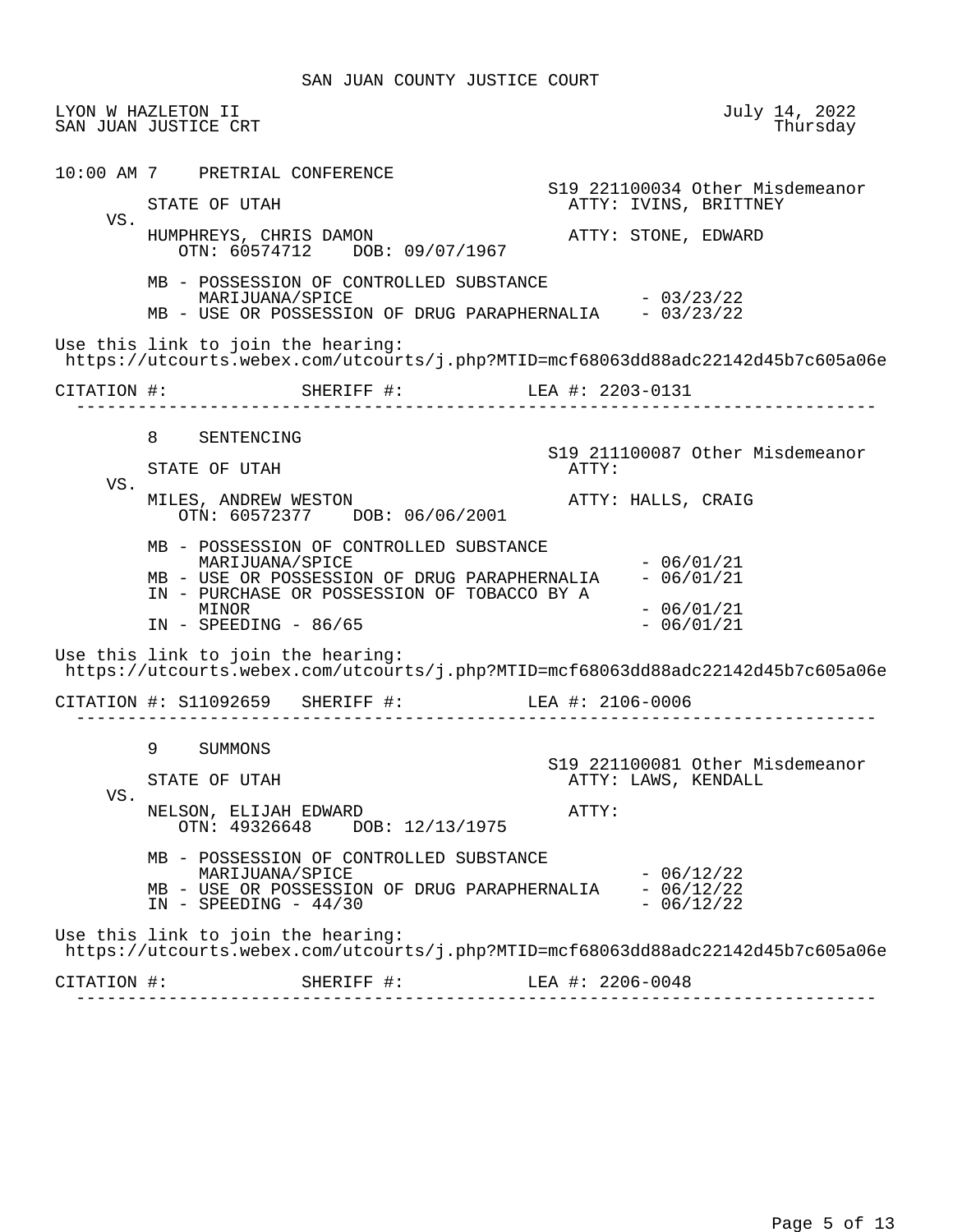LYON W HAZLETON II July 14, 2022 SAN JUAN JUSTICE CRT 10:00 AM 10 2ND PRETRIAL CONFERENCE U07 225100179 Traffic Court Case ATTY: IVINS, BRITTNEY VS. WARD, DAVID RICHARD<br>
OTN: DOB: 03/17/1951 DOB: 03/17/1951 IN - IMPROPER PASSING ON LEFT OF VEHICLE  $-02/03/22$  Use this link to join the hearing: https://utcourts.webex.com/utcourts/j.php?MTID=mcf68063dd88adc22142d45b7c605a06e CITATION #: C175924307 SHERIFF #: LEA #: ------------------------------------------------------------------------------ 01:30 PM 11 PRETRIAL CONFERENCE U07 225100578 Traffic Court Case ATTY: LAWS, KENDALL IVINS, BRITTNEY VS. BRADY, MARY FRANCES ATTY: OTN: DOB: 12/24/1951  $IN - SPEEDING - 79/55$  - 04/10/22 CITATION #: C177717600 SHERIFF #: LEA #: ------------------------------------------------------------------------------ 12 PRETRIAL CONFERENCE U07 225100031 Traffic Court Case ATTY: LAWS, KENDALL VS. CHURCHILL-HINKLE, LARA LEE ATTY: OTN: DOB: 10/09/1969 IN - SPEEDING - 99/65 - 2000 - 201/05/22 CITATION #: C176213171 SHERIFF #: LEA #: ------------------------------------------------------------------------------ 13 3RD PRETRIAL CONFERENCE U07 221100015 Other Misdemeanor ATTY: GOBLE, ALEX IVINS, BRITTNEY VS.<br>DAVES, DUSTIN WADE DAVES, DUSTIN WADE ATTY: SPENCER, STEPHEN DOB: 03/30/1992 MB - POSSESSION OF CONTROLLED SUBSTANCE  $MARIJUANA/SPICE$   $- 02/20/22$ MB - USE OR POSSESSION OF DRUG PARAPHERNALIA - 02/20/22  $IN - SPEEDING - 73/65$  - 02/20/22 IN - OPERATE UNSAFE, IMPROPER EQUIPPED VEHICLE ON PUBLIC HWY  $-02/20/22$  Use this link to join the hearing: https://utcourts.webex.com/utcourts/j.php?MTID=m808253819ca48762614d040ebdad33a2 CITATION #: C177329216 SHERIFF #: LEA #: 132200096 > NO OTN NUMBER < ------------------------------------------------------------------------------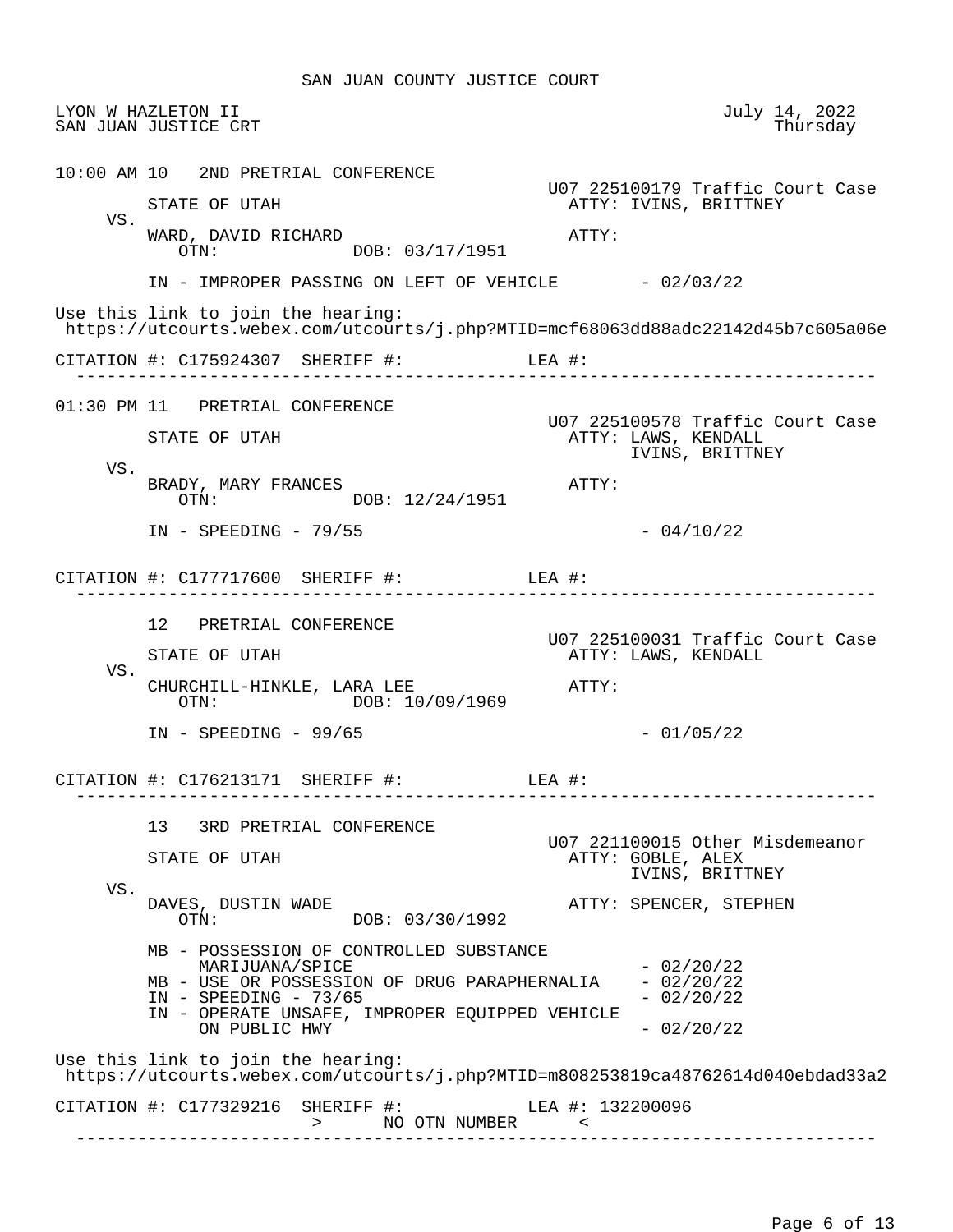SAN JUAN COUNTY JUSTICE COURT

 LYON W HAZLETON II July 14, 2022 SAN JUAN JUSTICE CRT 01:30 PM 14 PRETRIAL CONFERENCE U07 225100620 Traffic Court Case<br>
RTTY: IVINS, BRITTNEY ATTY: IVINS, BRITTNEY VS.<br>MAMO, MERON TEKESTE MAMO, MERON TEKESTE ATTY: STARLEY, SANDRA DOB: 06/27/1991 IN - FOLLOWING ANOTHER VEHICLE - SAFE DISTANCE - 04/14/22 Use this link to join the hearing: https://utcourts.webex.com/utcourts/j.php?MTID=m808253819ca48762614d040ebdad33a2 CITATION #: C177717816 SHERIFF #: LEA #: 132200187 ------------------------------------------------------------------------------ 15 PRETRIAL CONFERENCE MCD 221100047 Other Misdemeanor ATTY: LAWS, KENDALL IVINS, BRITTNEY VS. PICKERING III, WILLIAM **ATTY: REYES, JENNIFER**<br>OTN: DOB: 12/09/1989 DOB: 12/09/1989  $MB$  - FAIL TO STOP AT PORT OF ENTRY  $-04/13/22$  $MB - NO RECORD OF DUTY STATUS (LOG BOOK)  $- 04/13/22$$  CITATION #: C227000119 SHERIFF #: LEA #: ------------------------------------------------------------------------------ 16 PRETRIAL CONFERENCE U07 221100044 Other Misdemeanor ATTY: LAWS, KENDALL IVINS, BRITTNEY VS. SENEVISAI, CHEROKEE JACK ATTY: JEMMING, JONATHAN OTN: 60574878 DOB: 10/04/2000 MB - POSSESSION OF CONTROLLED SUBSTANCE  $MARIJUANA/SPICE$   $-04/08/22$ MB - USE OR POSSESSION OF DRUG PARAPHERNALIA  $-04/08/22$ <br>IN - SPEEDING -  $80/65$  $IN - SPEEDING - 80/65$  CITATION #: C177717329 SHERIFF #: LEA #: 132200175 ------------------------------------------------------------------------------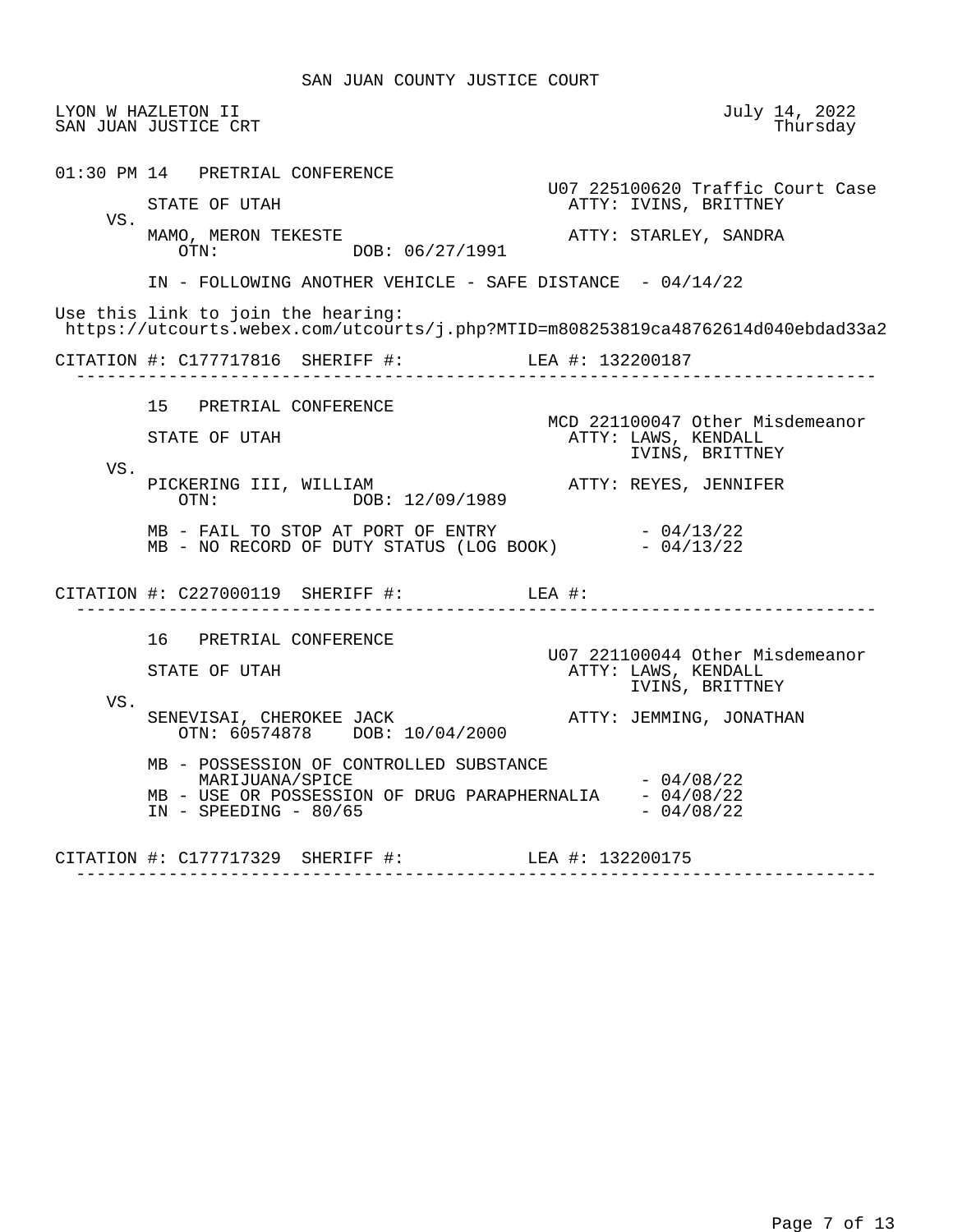|     | 01:30 PM 17 PRETRIAL CONFERENCE                                                        |                                                        |
|-----|----------------------------------------------------------------------------------------|--------------------------------------------------------|
|     | STATE OF UTAH                                                                          | U07 225100541 Misdemeanor DUI<br>ATTY: IVINS, BRITTNEY |
| VS. | WAGON, ANTHONY<br>OTN: 49326119 DOB: 11/16/1996                                        | ATTY:                                                  |
|     | MB - DRIVING UNDER THE INFLUENCE OF                                                    |                                                        |
|     | ALCOHOL/DRUGS                                                                          | $-04/04/22$                                            |
|     | MB - RECKLESS DRIVING                                                                  | $-04/04/22$                                            |
|     | MB - POSSESSION OF CONTROLLED SUBSTANCE                                                |                                                        |
|     | MARIJUANA/SPICE                                                                        | $-04/04/22$                                            |
|     | MB - USE OR POSSESSION OF DRUG PARAPHERNALIA<br>MB - ACCIDENT INV PROPERTY DAMAGE - W/ | $-04/04/22$                                            |
|     | KNOWLEDGE OF ACCIDENT                                                                  | $-04/04/22$                                            |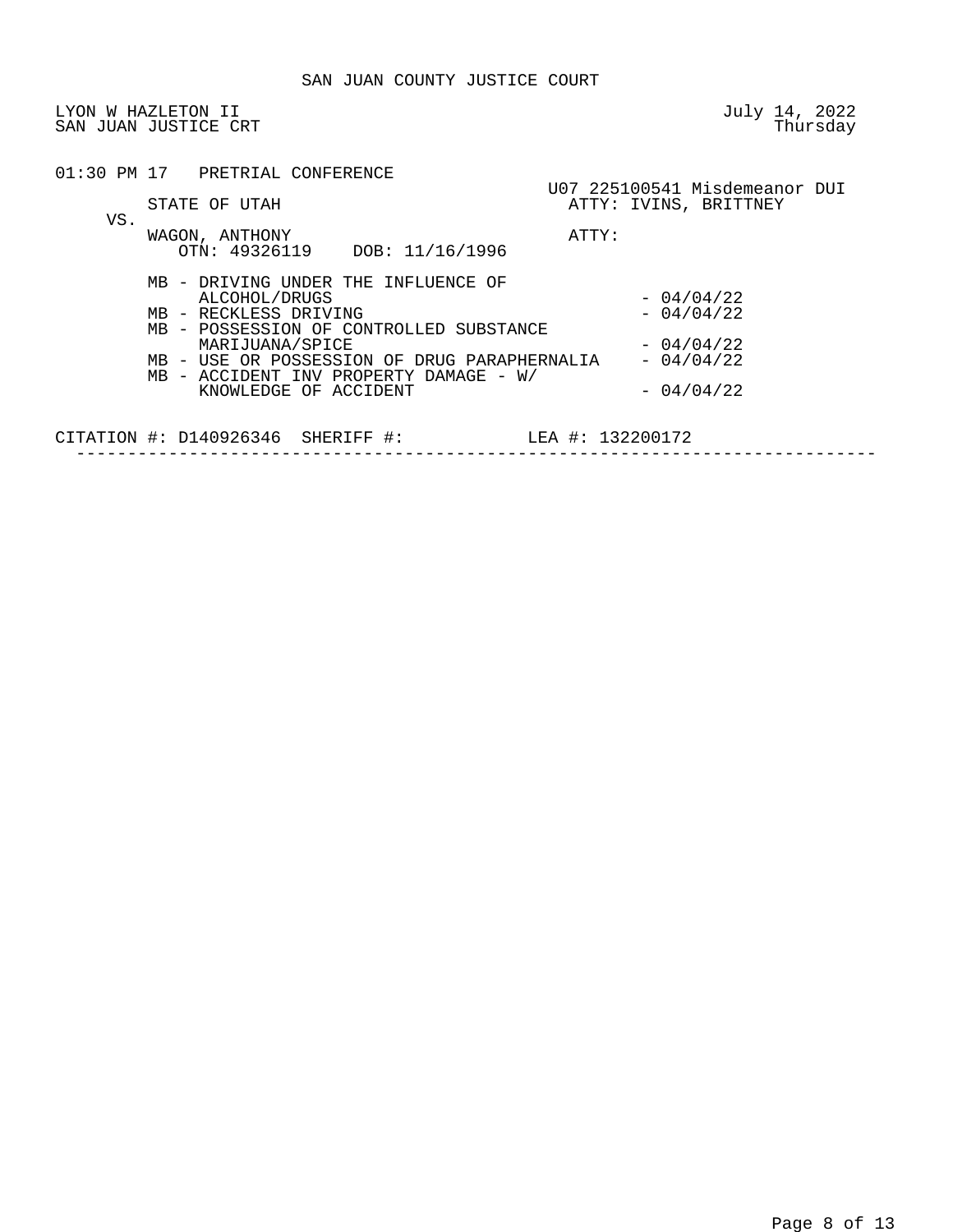LYON W HAZLETON II July 28, 2022 SAN JUAN JUSTICE CRT 10:00 AM 1 ORDER TO SHOW CAUSE U00 205102702 Traffic Court Case ATTY: LAWS, KENDALL VS. CASTILLO, ELIZETH ATTY: OTN: DOB: 07/25/1979 IN - SPEEDING - 70/55 - 10/23/20 Use this link to join the hearing: https://utcourts.webex.com/utcourts/j.php?MTID=m1f4c696fb208b545dbddff6258f4627f CITATION #: C169734134 SHERIFF #: LEA #: ------------------------------------------------------------------------------ 2 ORDER TO SHOW CAUSE U00 205102442 Traffic Court Case ATTY: LAWS, KENDALL VS. CLAUDE, BRYDGETT ARVAI  $OTN:$   $OB: 04/25/1997$  ATTY: DOB: 04/25/1997 IN - SPEEDING - 80/65 - 2000 - 2000 - 2010 - 2010 Use this link to join the hearing: https://utcourts.webex.com/utcourts/j.php?MTID=m1f4c696fb208b545dbddff6258f4627f CITATION #: C169389186 SHERIFF #: LEA #: ------------------------------------------------------------------------------ 3 ORDER TO SHOW CAUSE S19 211100144 Other Misdemeanor ATTY: LAWS, KENDALL VS. COMPTON, BRIANNA MAE ATTY: DOB: 01/06/1995  $MB - CRIMINAL TRESPASS$  - 08/21/21 Use this link to join the hearing: https://utcourts.webex.com/utcourts/j.php?MTID=m1f4c696fb208b545dbddff6258f4627f CITATION #: S11072547 SHERIFF #: LEA #: > NO OTN NUMBER < ------------------------------------------------------------------------------ 4 ORDER TO SHOW CAUSE U00 211100142 Other Misdemeanor ATTY: LAWS, KENDALL VS. DOBSON, ALDON COLBY ATTY: OTN: 60573011 DOB: 08/29/1958 MB - POSSESSION OF CONTROLLED SUBSTANCE MARIJUANA/SPICE - 08/18/21  $IN - SPEEDING - 69/60$  Use this link to join the hearing: https://utcourts.webex.com/utcourts/j.php?MTID=m1f4c696fb208b545dbddff6258f4627f CITATION #: C174932673 SHERIFF #: LEA #: 132100504 ------------------------------------------------------------------------------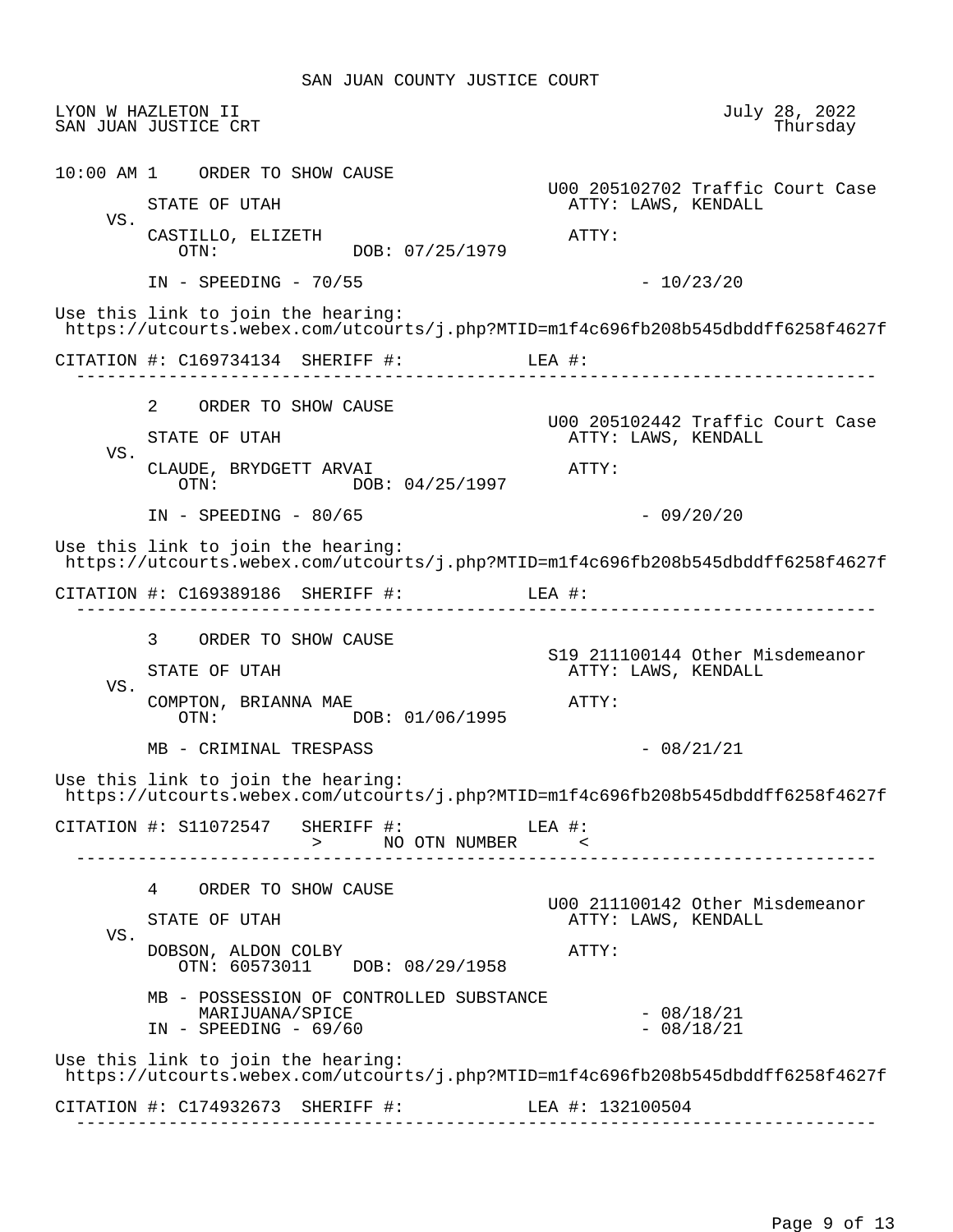|     | LYON W HAZLETON II<br>SAN JUAN JUSTICE CRT                                                                             | July 28, 2022<br>Thursday                               |
|-----|------------------------------------------------------------------------------------------------------------------------|---------------------------------------------------------|
|     | 10:00 AM 5 ORDER TO SHOW CAUSE                                                                                         | S19 211100125 Other Misdemeanor                         |
|     | STATE OF UTAH                                                                                                          | ATTY: LAWS, KENDALL                                     |
| VS. | EYMAN, JESSICA MEGAN<br>DOB: 09/19/1986<br>OTN:                                                                        | ATTY:                                                   |
|     | MC - DISORDERLY CONDUCT AFTER REQUEST TO STOP - 06/16/21<br>CASE INVOLVES DOMESTIC VIOLENCE                            |                                                         |
|     | Use this link to join the hearing:<br>https://utcourts.webex.com/utcourts/j.php?MTID=mlf4c696fb208b545dbddff6258f4627f |                                                         |
|     | CITATION #: SHERIFF #: LEA #: 2106-0121                                                                                |                                                         |
|     | 6 —<br>ORDER TO SHOW CAUSE                                                                                             |                                                         |
| VS. | STATE OF UTAH                                                                                                          | S19 215102485 Traffic Court Case<br>ATTY: LAWS, KENDALL |
|     | FRANCIS, KENNETH<br>OTN: DOB: 04/26/1974                                                                               | ATTY:                                                   |
|     | MC - DRIVE ON SUSPENDED OR REVOKE LICENSE $-10/28/21$                                                                  |                                                         |
|     | Use this link to join the hearing:<br>https://utcourts.webex.com/utcourts/j.php?MTID=mlf4c696fb208b545dbddff6258f4627f |                                                         |
|     | CITATION #: $S11119705$ SHERIFF #: LEA #:                                                                              |                                                         |
|     | 7 ORDER TO SHOW CAUSE                                                                                                  |                                                         |
|     | STATE OF UTAH                                                                                                          | U00 205100549 Traffic Court Case<br>ATTY: LAWS, KENDALL |
| VS. | GISHIE, LERAYDO L<br>DOB: 03/25/1993<br>OTN:                                                                           | ATTY:                                                   |
|     | $IN$ - SPEEDING - 92/65                                                                                                | $-03/02/20$                                             |
|     |                                                                                                                        |                                                         |
|     | Use this link to join the hearing:<br>https://utcourts.webex.com/utcourts/j.php?MTID=mlf4c696fb208b545dbddff6258f4627f |                                                         |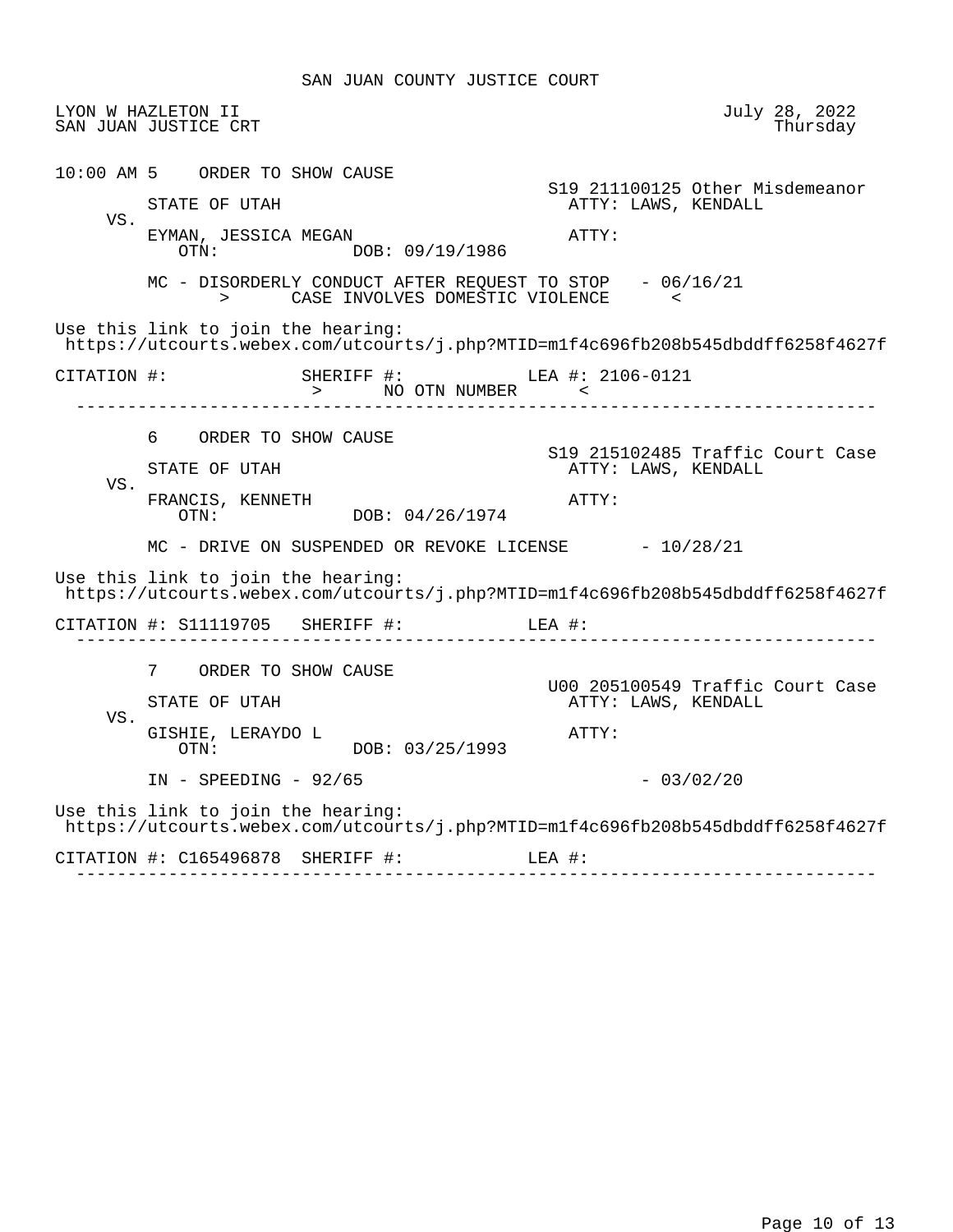LYON W HAZLETON II July 28, 2022 SAN JUAN JUSTICE CRT 10:00 AM 8 ORDER TO SHOW CAUSE U00 211100203 Other Misdemeanor STATE OF UTAH **ATTY: LAWS, KENDALL**  VS. GORMAN, KELSEY JOHN **ATTY:**  OTN: 60573847 DOB: 12/21/1996 MB - POSSESSION OF CONTROLLED SUBSTANCE MARIJUANA/SPICE  $-11/22/21$ MB - USE OR POSSESSION OF DRUG PARAPHERNALIA - 11/22/21<br>MC - DRIVE ON SUSPENDED OR REVOKE LICENSE - 11/22/21 MC - DRIVE ON SUSPENDED OR REVOKE LICENSE  $-11/22/21$ <br>IN - SPEEDING - 80/65  $IN - SPEEDING - 80/65$  IN - FAILURE TO PROVIDE CHILD RESTRAINT DEVICE  $FOR CHILD < 8 YRS$  -  $11/22/21$  Use this link to join the hearing: https://utcourts.webex.com/utcourts/j.php?MTID=m1f4c696fb208b545dbddff6258f4627f CITATION #: C175896570 SHERIFF #: LEA #: 132100720 ------------------------------------------------------------------------------ 9 ORDER TO SHOW CAUSE S19 205101694 Misdemeanor DUI ATTY: LAWS, KENDALL VS. JOE, MARCI KAMILL ATTY: OTN: 49320104 DOB: 02/24/1987 MB - DRIVING UNDER THE INFLUENCE OF ALCOHOL/DRUGS (2ND OFFENSE) - 07/04/20 Use this link to join the hearing: https://utcourts.webex.com/utcourts/j.php?MTID=m1f4c696fb208b545dbddff6258f4627f CITATION #: SHERIFF #: LEA #: 2007-0035 ------------------------------------------------------------------------------ 10 ORDER TO SHOW CAUSE S19 221100005 Other Misdemeanor ATTY: LAWS, KENDALL VS. MCFARLAND, DARTANYON JAMAL **ATTY:**  OTN: 60574241 DOB: 02/17/1992 MB - POSSESSION OF CONTROLLED SUBSTANCE  $\text{MARIJUANA}/\text{SPICE}$   $-01/13/22$ MB - USE OR POSSESSION OF DRUG PARAPHERNALIA - 01/13/22<br>MB - FAIL TO STOP AT PORT OF ENTRY - 01/13/22 MB - FAIL TO STOP AT PORT OF ENTRY Use this link to join the hearing: https://utcourts.webex.com/utcourts/j.php?MTID=m1f4c696fb208b545dbddff6258f4627f CITATION #: S11115161 SHERIFF #: LEA #: 2201-0080 ------------------------------------------------------------------------------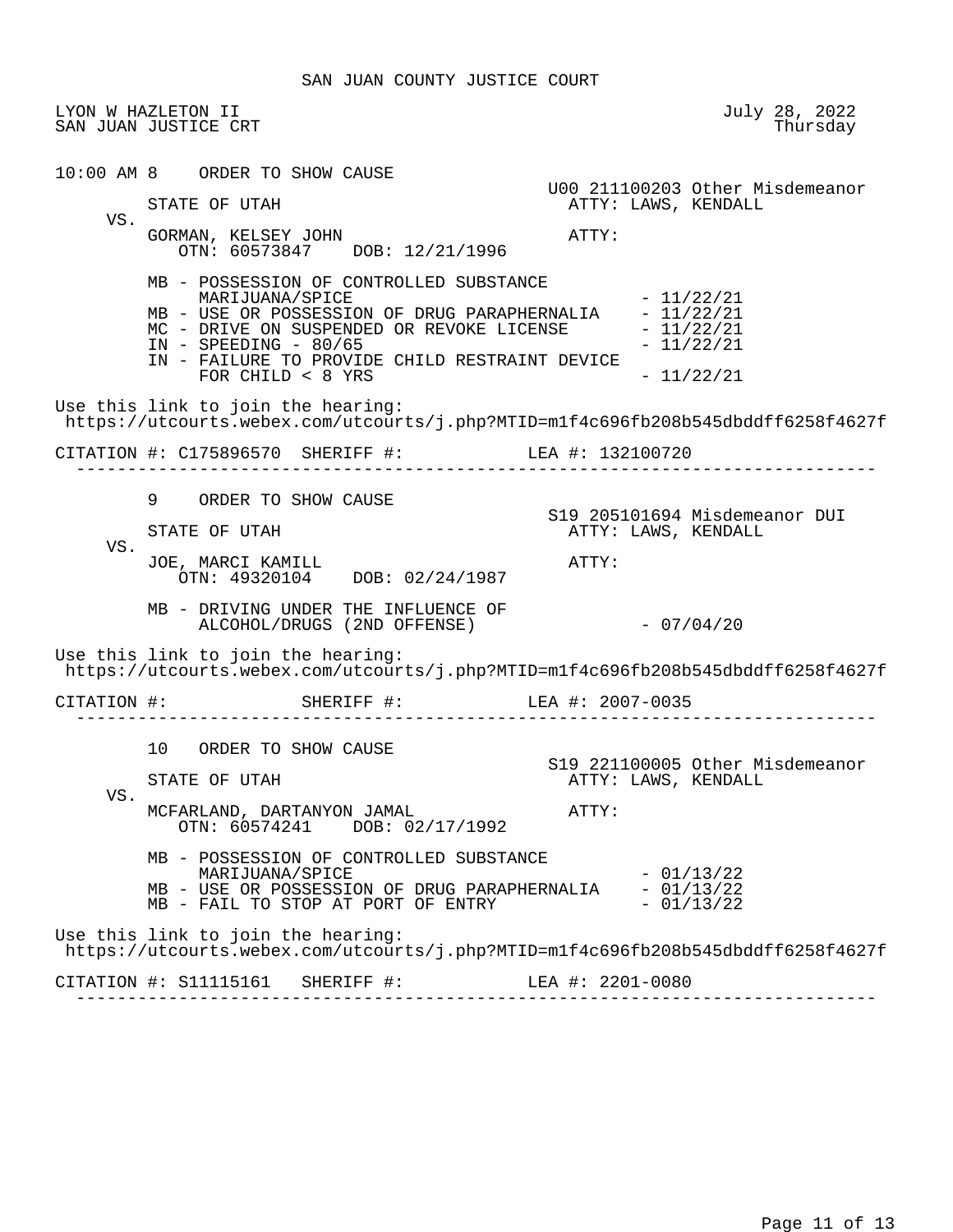|     | LYON W HAZLETON II<br>SAN JUAN JUSTICE CRT                                                                                                                                                                           | July 28, 2022<br>Thursday                                       |
|-----|----------------------------------------------------------------------------------------------------------------------------------------------------------------------------------------------------------------------|-----------------------------------------------------------------|
|     | 10:00 AM 11 ORDER TO SHOW CAUSE<br>STATE OF UTAH                                                                                                                                                                     | U00 215102447 Misdemeanor DUI<br>ATTY: LAWS, KENDALL            |
| VS. | MIMS, BRANDON LAMAR<br>OTN: 49324940 DOB: 06/25/1989                                                                                                                                                                 | ATTY: RUPP, JOSEPH<br>COLLINS, LOGAN                            |
|     | MB - IMPAIRED DRIVING                                                                                                                                                                                                | $-10/14/21$                                                     |
|     | Use this link to join the hearing:<br>https://utcourts.webex.com/utcourts/j.php?MTID=mlf4c696fb208b545dbddff6258f4627f                                                                                               |                                                                 |
|     | CITATION #: D137917373 SHERIFF #: LEA #: 132100627                                                                                                                                                                   |                                                                 |
| VS. | 12 ORDER TO SHOW CAUSE<br>STATE OF UTAH<br>NUMKENA, JERRY HAROLD                                                                                                                                                     | S19 211100162 Other Misdemeanor<br>ATTY: LAWS, KENDALL<br>ATTY: |
|     | OTN: 60573094 DOB: 02/17/1992<br>MB - POSSESSION OF CONTROLLED SUBSTANCE<br>MARIJUANA/SPICE<br>MB - USE OR POSSESSION OF DRUG PARAPHERNALIA - 08/27/21<br>IN - IMPROPER PASSING OF VEHICLE-SAME DIRECTION - 08/27/21 | $-08/27/21$                                                     |
|     |                                                                                                                                                                                                                      |                                                                 |
|     | Use this link to join the hearing:<br>https://utcourts.webex.com/utcourts/j.php?MTID=mlf4c696fb208b545dbddff6258f4627f                                                                                               |                                                                 |
|     | CITATION #: S11071458 SHERIFF #: LEA #: 2108-0245                                                                                                                                                                    |                                                                 |
|     | 13 ORDER TO SHOW CAUSE<br>STATE OF UTAH                                                                                                                                                                              | S19 211100126 Other Misdemeanor<br>ATTY: LAWS, KENDALL          |
| VS. | PARKER, DALTON LEE<br>OTN: 49323264 DOB: 10/01/1996                                                                                                                                                                  | ATTY:                                                           |
|     | MC - DISORDERLY CONDUCT AFTER REQUEST TO STOP - 06/16/21<br>> CASE INVOLVES DOMESTIC VIOLENCE                                                                                                                        |                                                                 |